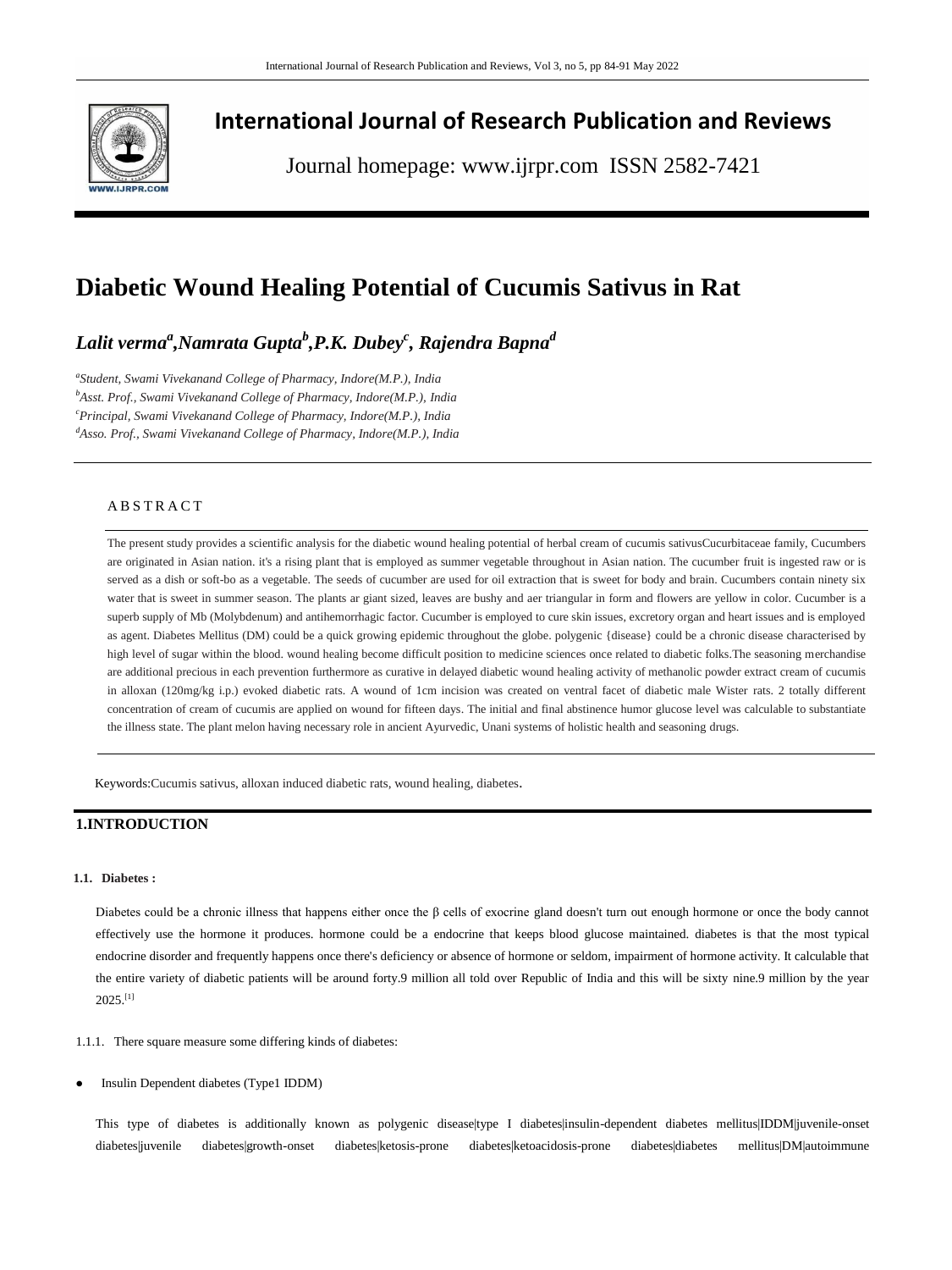disease|autoimmune disorder} and antecedently it's called ketosisprone diabetes or juvenile-onset. The individual might also request with alternative response disorders like Graves' illness, Hashimoto's redness, and Addison's illness [5]. sort I diabetes is additionally called insulin- dependent diabetes (IDDM), this principally happens in childrens and young adults; the onset is typically unforeseen and may be life threatening.

#### Non-Insulin Dependent diabetes (Type2 NIDDM)

Type two diabetes is additionally known as as adult onset polygenic disease. The progressive hormone secretary defect on the background of hormone resistance (American polygenic disease Association, 2014). folks with this sort of polygenic disease ofttimes square measure proof against the action of hormone. This affects blood vessels, kidneys, eyes and nerves occur in each sorts and square measure the main causes of morbidity and death from polygenic disease.<sup>[6,7]</sup>

1.1.2. General symptoms :

- Increased hunger
- Increased thirst
- Weight loss
- Frequent excretion
- Blurry vision
- Extreme fatigue
- Sores that don't heal.<sup>[8]</sup>

## **1.2. Wound Healing**

A wound is break of the anatomic structure and its helpful continuity of residing tissue. Healing is that the system of repairing that heal injury of the skin and alternative soft tissues. Wound healing could be a survival method to revive form and have. the power of a wound to heal depends on its intensity of break, likewise as on the overall fitness and dietary standing of the person.<sup>[12]</sup>

The intense wound could be a breakdown of the integrity of the light tissue that encompassing any a part of the frame. Chronic wound will be understood as wounds that fail to progress orderly and timely sequence of restore.

Wound healing is associate Byzantine method within which the tissue repairs itself when injury. it's a method that involves the activation of intercellular pathways, coordination of tissue integrity, and equilibrium. counting on the character and depth of the injury, the wound healing will be classified.[2]

#### **1.3. Diabetic Wound Healing**

If someone has polygenic disease, then wounds will take longer time to heal. this will increase the danger of infections on wound and develop alternative complications.

Blood sugar level of body is that the main consider the fast healing of wound. once blood glucose level of body is more than traditional, it can :

- prevents gas and nutrients to energizing cells
- prevents system of body from functioning with efficiency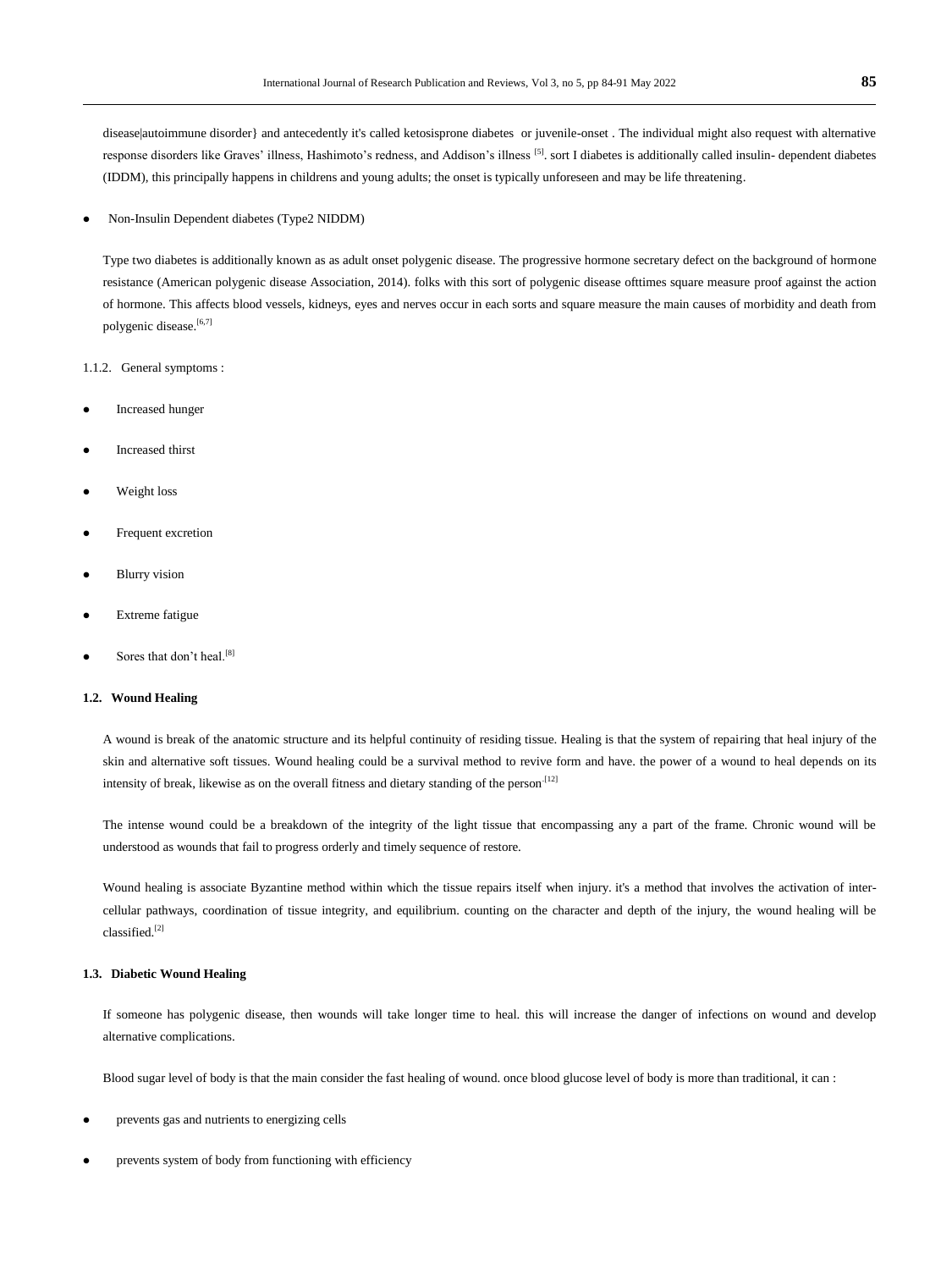- increases inflammation within the cells of body
- These all effects curtail healing healing of wounds.<sup>[15]</sup>

#### 1.3.1. Causes of Diabetic Wounds

The main concern with diabetic wounds is poor or delayed healing. Healing issues square measure caused by the peripheral blood vessel diseases and peripheral pathology which will occur with polygenic disease, whereby the little blood vessels in several elements of the body, particularly within the extremities (hands and feet), grow narrower and scale back the blood circulation to those areas. a scarcity of circulation within the extremities may end up in an exceedingly reduced offer of gas and nutrients to the body tissue and nerves, that is important for healing. Over time, nerves in these areas might become broken, decreasing the feeling of pain, temperature and bit, creating patients at risk of injury.<sup>[10]</sup>

Many diabetic peoples have issues with system activation. The immune fighter cells square measure activate to heal wounds, however throughout polygenic disease their ability to require action, is commonly reduced. If system of bady can"t work properly, the wound healing can get slower and therefore the risk of infection can high.<sup>[1]</sup>

# **2.MATERIAL AND METHOD**

#### **2.1. Plant Selection-**

Drug discovery from medicinal plant includes numerous field of inquiry &use various method of analysis. The process typically done with a Taxonomist, ethno botanist, ethno pharmacologist,or plant ecologist who identifies the plant of interest. Collection may involve species with known biological activity for which active compounds have not been isolated by solvent. According to the intensive literature survey, Cucumis sativus was used for the present study.

#### **2.2. Collection and identification-**

Collection and identification of plant include the plant material of whole plant of Cucumis sativus was collected from Indore market M.P. and the plant samples were authenticated by Dr. Dwivedi A.P.S. College Rewa.

#### **2.3. Preparation of plant material-(Extraction)**

For the preparation of extraction of plant use the following method-

Cucumis sativusseeds ↓ Collected ↓ Authenticated by taxonomist ↓ Drying ↓ Subjected to powdering ↓ Subjected to Maceration.

**Flow Chart showing Solvent extraction method**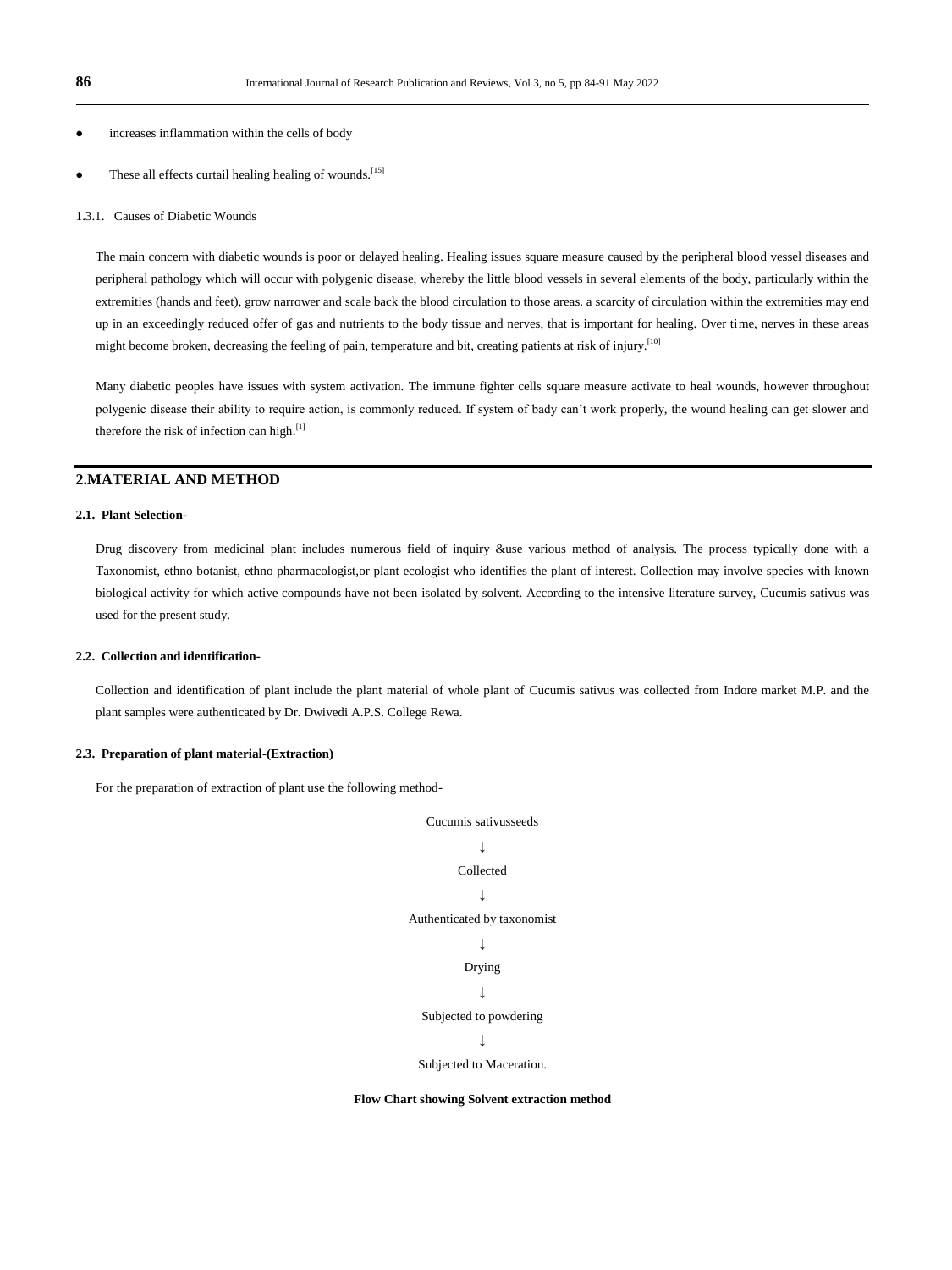The powder drug was extracted by the Maceration process with successively different solvent, in increasing order of polarity(Ethyl acetate, Methanol, and chloroform) for better pharmacological activity.

#### **2.4. Preliminary Phytochemical analysis-**

Extract was subjected to preliminary Phytochemical investigation for detection of Alkaloids, Flavonoids, Saponins, Carbohydrates, Tannins, Proteins and Terpenoids,etc. Phytochemical screening was performed using standard procedure.

### **2.5. Preparation of Cream-**

| ⋗ | <b>Preparation</b> [50gm] |
|---|---------------------------|
|---|---------------------------|

|              | i. Liquid Paraffin                                    | $-22.5$ ml |
|--------------|-------------------------------------------------------|------------|
| ii.          | Bees wax                                              | $-7.5$ gm  |
| iii.         | <b>B</b> orax                                         | $-0.5$ gm  |
|              | iv. Benzoic acid                                      | 0.05       |
| $V_{\rm{L}}$ | Water                                                 | $-$ q.s.   |
|              | vi. Cucumis sativus extract - required as body weight |            |
| vii.         | Perfume                                               | q.s.       |
|              |                                                       |            |

#### **2.6. Evaluation of Cream-**

- **a) Appearance: -** The appearance of the cream was judged by its color, roughness and pearlscence and graded.
- **b) Determination of pH:** About 0.5 g of the cream was weighed and dissolved in 50.0 ml of distilled water and its pH was measured.
- **c) Homogeneity: -** The formulations were tested for the homogeneity by visual appearance and by touch.
- **d) Irritancy study: -** Mark an area of 1sq.cm on the left hand dorsal surface. The cream was applied to the specified area and time was noted. Irritancy, erythema, edema was checked, if any, for regular intervals upto 24hrs and reported.
- **e) Spread ability:-** Adequate amount of sample is taken between two glass slides and a weight of 100gm is applied on the slides for 5 minutes. Spreadability can be expressed as,  $S = m^*1/t$  Where,  $m =$  weight applied to upper slide.  $l =$ length moved on the glass slide.  $t =$  time taken.<sup>[5]</sup>

| <b>Evaluation Parameters</b> | <b>Result</b> |
|------------------------------|---------------|
| Appearance                   | Positive      |
| Determination of pH          | Positive      |
| Homogeneity                  | Positive      |
| Irritancy study              | Negative      |
| Spreadability                | Positive      |

## **Table no. 3 : Results of Evaluation tests**

## **2.7. Assessments of anti-diabetic activity in alloxan induced diabetic rats-**

Diabetes was induced in rats by injecting 120 mg/kg of alloxan monohydrate intraperitoneally in 0.9% w/v sodium chloride (NaCl) into overnight fasted rats.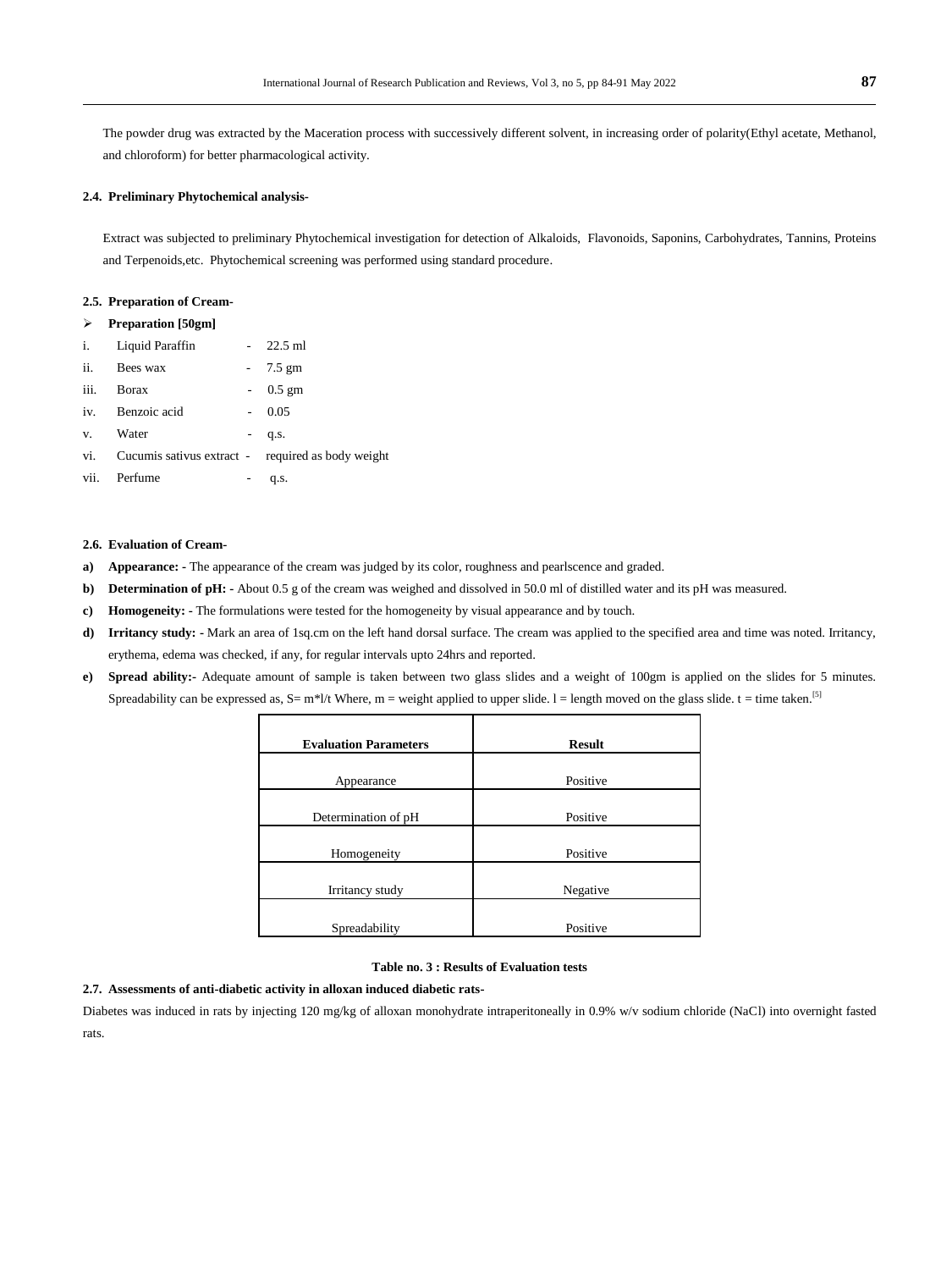

**Fig.1 :- Administration of Alloxan i.p.**

The rats were then kept for the next 24 h on 10% glucose solution in feeding bottles, in their cages to prevent hypoglycemia after alloxan injection. After 72 h, fasting blood glucose level was measured. Rats with BGL greater than 200 mg/dl and less than 400 mg/dl were selected and observed for hyperglycemia (fasting blood glucose level –FBG) greater than 200 mg/dl and lesser then 400 mg/dl) up to 7 days.[6]

 $\triangleright$  Such animals were divided into four groups as follows: each group contain 6 animals.

Group 1 Normal control (0.1 N NaCl)

Group 2 Standard (Soframycin)

Group 3Methanolic extract of cucumis sativus (150mg/kg) [Test 1]

Group 4 Methanolic extract of cucumis sativus (300mg/kg) [Test 2]

| <b>Treatment</b> | Dose of Alloxan | 0 <sub>hr</sub>                   | 24 hours          | 48 hours         | 72 hours          |  |
|------------------|-----------------|-----------------------------------|-------------------|------------------|-------------------|--|
| Control          | $120$ mg/kg     | $83 \pm 0.36$                     | $205.3 + 0.74$    | $211.6 \pm 0.49$ | $230.16 \pm 0.30$ |  |
| Standard         | $120$ mg/kg     | $208.6 \pm 2.29$<br>$88 \pm 0.36$ |                   | $210.16\pm0.60$  | $224.2 \pm 0.47$  |  |
| Test 11          | $120$ mg/kg     | $86.5 \pm 0.51$                   | $205.5 \pm 1.38$  | $214.1 \pm 0.60$ | $232.5 \pm 0.56$  |  |
| Test 21          | $120$ mg/kg     | $89.5 \pm 1.10$                   | $207.83 \pm 6.10$ | $216.2 + 0.47$   | $220.83 \pm 0.47$ |  |

The treatment was continued for the next 15 days and blood samples were collected on 0hr, 24 hr, 48 hr and 72 hr after 1 hour administration.

#### **Table 1 : BGL after 0 hr,24 hr,48 hr, 72 hr**

#### **2.8. Hypoglycemic activity in normal rats-**

Fasting Blood Glucose level (FBGL) was found within the range of 80-90mg/dl in all the groups at 0 hr .Single administration of alloxan for the induction of diabetes. The blood glucose level is in the range of above 200mg/dl is considered as diabetic. After the confirmation of that the rats were diabetic, then induced wound by incision wound model.

#### **2.9. Incision wound model-**

Firstly all the animals of each group were anaesthetized using chloroform. The dorsal fur of the animals was shaved with shaving razor or scissor and the anticipated area of the wound to be created was outlined on the back of the animals onthe dorsal thoracic region 1 cm away from vertebral column on the anesthetized mouse. The thickness of the excision wound was 2 cm in widthwere created along the markings using toothed forceps, scalpel, and scissors. Hemostasis was achieved by blotting the wound with cotton swab soaked in normal saline. The entire wound was left open.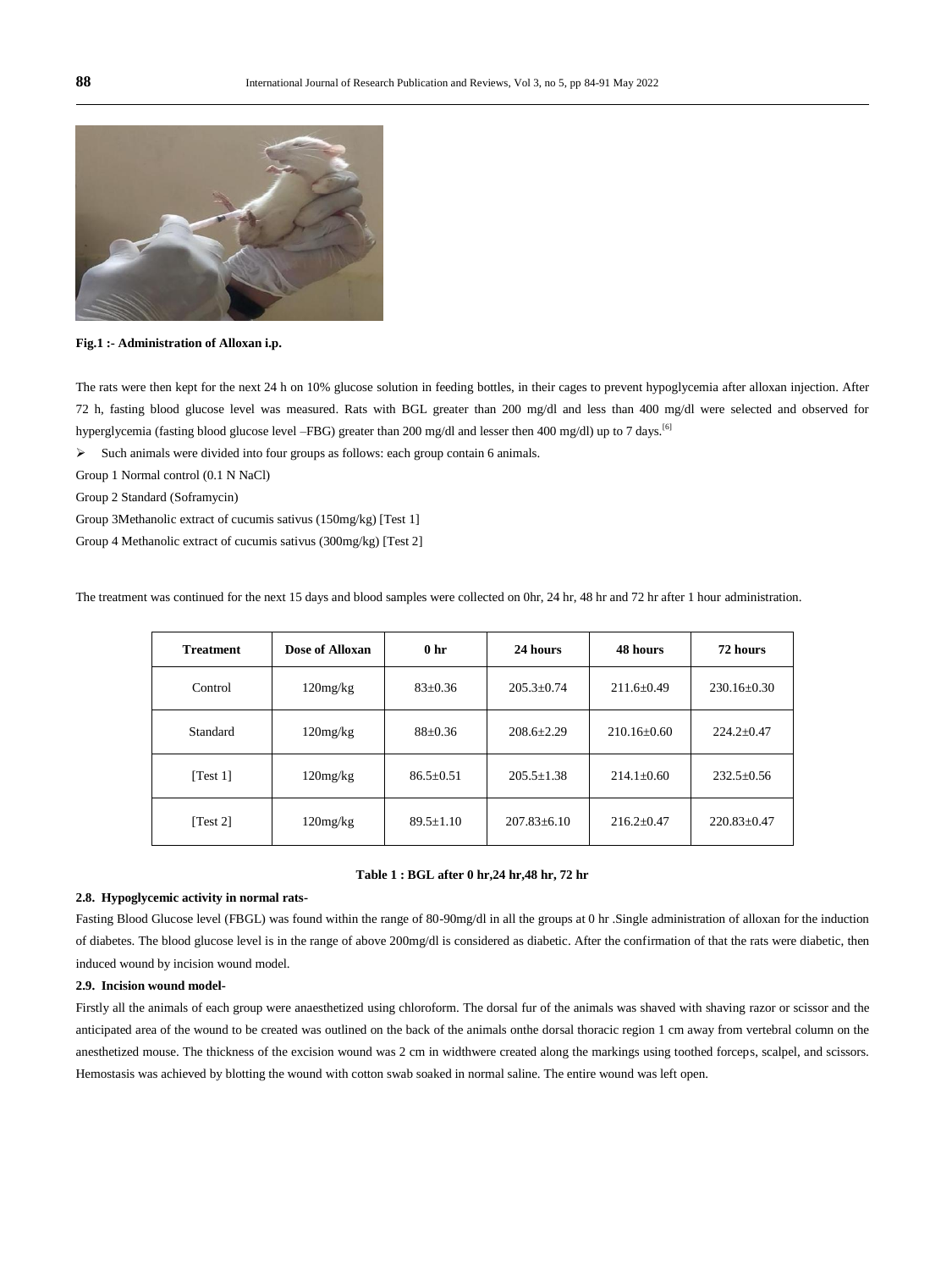

# **Fig.2 : Showing 2cm incision on animal dorsum**

Cucumis extract cream were applied daily up to 15days, when wounds were cured thoroughly,the wound contraction was measured using scale and visual appearence.<sup>[7,8]</sup>



**Fig.3 :Wound diameter in rats after application of** *Cucumis sativus* **cream**

| S.No.            |               | Period of              | % wound<br>contraction | % wound<br>contraction | % wound                     | % wound<br>contraction | % wound<br>contraction |
|------------------|---------------|------------------------|------------------------|------------------------|-----------------------------|------------------------|------------------------|
|                  | Treatment     | epithelializa-<br>tion | on $3^{\text{rd}}$ day | on $6th$ day           | contraction<br>on $9th$ day | on $12^{th}$ day       | on $14th$ day          |
|                  |               |                        |                        |                        |                             |                        |                        |
| 1.               | control       | 20 days                | $4\pm 0.22$            | $6 + 0.22$             | $16 \pm 0.2$                | $22 \pm 0.2$           | $30.68 \pm 0.22$       |
| 2.               | Standard      | 12 days                | $10.68 \pm 0.2$        | $26 \pm 0.22$          | $38.6 \pm 0.2$              | $54 \pm 0.22$          | $61.36 \pm 0.33$       |
| 3.               | Methanolic    |                        |                        |                        |                             |                        |                        |
|                  | extract Cream | 14 days                | $5.36 \pm 0.2$         | $17.36 \pm 0.2$        | $25.3 \pm 0.2$              | $33.3 \pm 0.2$         | $42 \pm 0.34$          |
|                  | (150mg/kg)    |                        |                        |                        |                             |                        |                        |
|                  | [Test 1]      |                        |                        |                        |                             |                        |                        |
| $\overline{4}$ . | Methanolic    |                        |                        |                        |                             |                        |                        |
|                  | extract of    |                        |                        |                        |                             |                        |                        |
|                  | Cream         | 14 days                | $9.3 \pm 0.2$          | $21.3 \pm 0.2$         | $30.6 \pm 0.2$              | $41.36 \pm 0.2$        | $50\pm0.22$            |
|                  | (300mg/kg)    |                        |                        |                        |                             |                        |                        |
|                  | [Test 2]      |                        |                        |                        |                             |                        |                        |

Results are expressed as mean  $\pm$  sem.\*p>0.05, \*\*p<0.01 as compared to control

**Table 2 : Effect of extract Cream of** *C. Sativus***on incision wound model**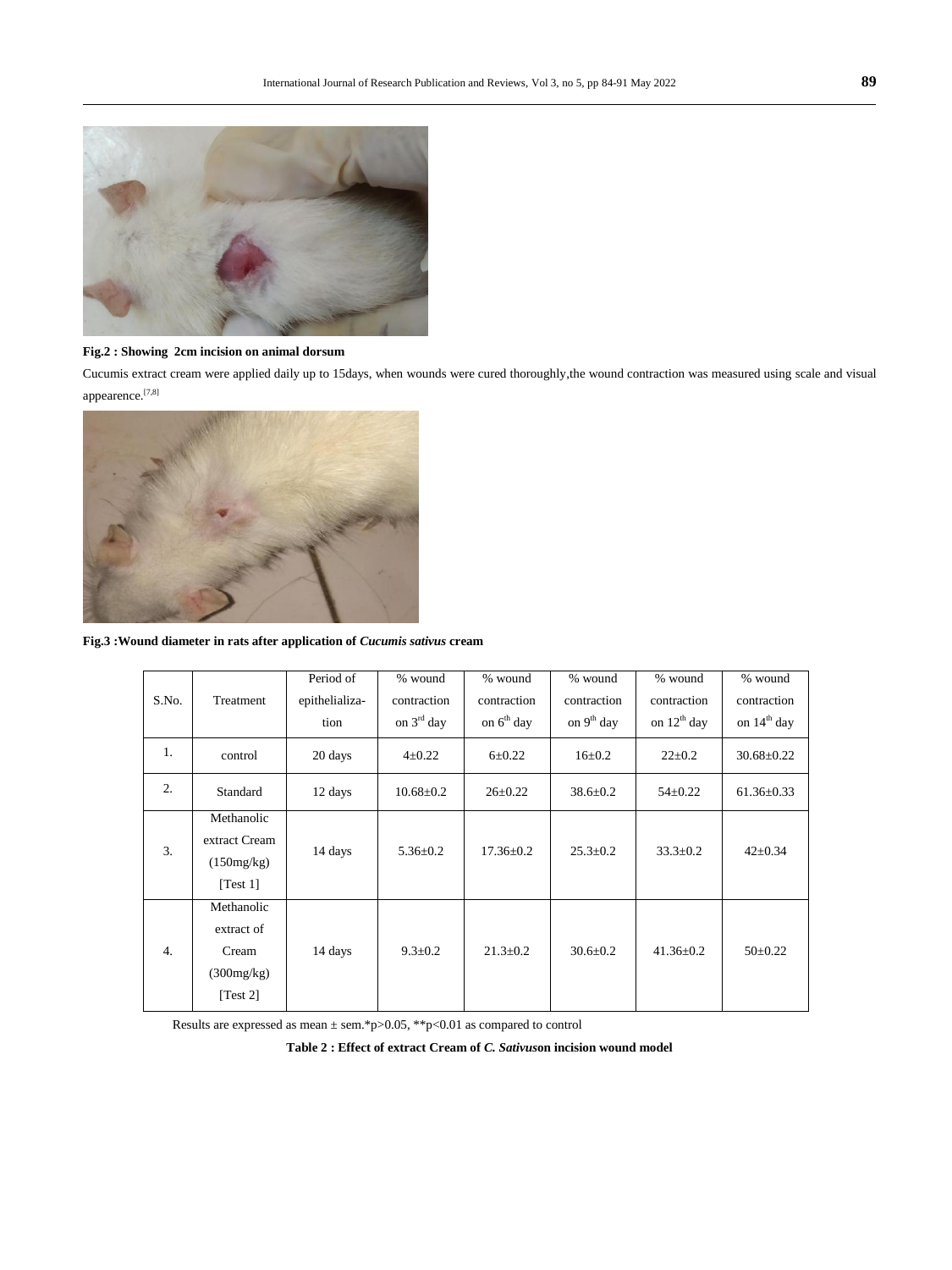

# **3.CONCLUSION**

India is enriched with wide variety of herbal plants with medicinal activity and these can be converted in pharmaceutical preparation that can be used in various diseases. Wound healing activity of various herbal plants during diabetes have recorded some valuable effects as well as they minimize risk of infections on wounds. Diabetes is a chronic disease which in the result of insufficient amount of pancreatic β cells. This cause difficulties in healing of wounds. Slower healing of wound during diabetes is the worst problem of people now a day. In this review find the various herbal plants which are used in diabetic wound healing. These drugs contains some active constituents which helps to heal the diabetic wounds.

The present study conclude the extract of Cucumis sativus (seed) is show significant effect on diabetic wound induced by alloxan induced diabetes model & incision wound model. It is an effective diabetic wound healing agent. Cucumis sativus exhibited wound contraction.

## **Acknowledgements**

The authors are highly thankful to Dr.P.K. dubay sir principle of swami vivekanand college of pharmacy for complete this project work. Special thank to Mrs. Namrata Gupta and Mr. Rajendra Bapna professor of pharmacology department for proper guidance.

#### **REFERENCES**

- 1. Oguntibeju OO (2019) Medicinal plants and their effects on diabetic wound healing, Veterinary World, 12(5): 653-663.
- 2. Tortora G.J.,Derrickson H.B., "Principles of anatomy and physiology", International student version, 2009, Volume 1, Edition 12th, 162-164.
- 3. Horn SD, Bender SA, Ferguson ML, Smout RJ, Bergstrom N, Taler G, et al. The National Pressure Ulcer Long-Term Care Study: pressure ulcer development in long-term care residents. J Am Geriatr Soc. 2004 Mar. 52(3):359-67. [\[Medline\].](http://reference.medscape.com/medline/abstract/14962149)
- 4. Bergstrom N, Horn SD, Smout RJ, Bender SA, Ferguson ML, Taler G, et al. The National Pressure Ulcer Long-Term Care Study: outcomes of pressure ulcer treatments in long-term care. J Am Geriatr Soc. 2005 Oct. 53(10):1721-9. [\[Medline\].](http://reference.medscape.com/medline/abstract/16181171)